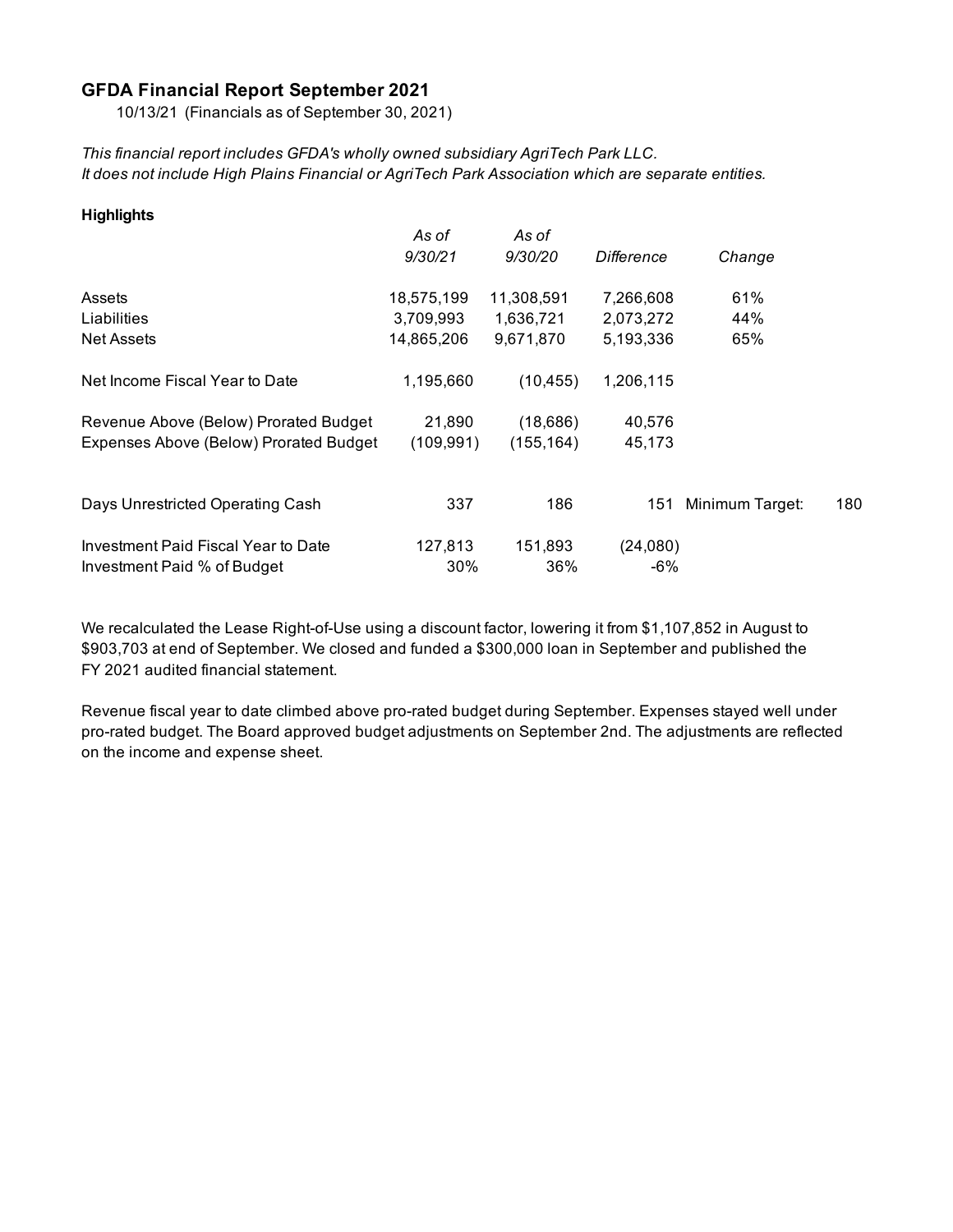#### **GFDA Balance Sheet September 30, 2021**

|                                                          | September 30, |            |    | June 30,          |
|----------------------------------------------------------|---------------|------------|----|-------------------|
|                                                          |               | 2021       |    | 2021              |
| <b>Current Assets</b>                                    |               |            |    |                   |
| Cash and Cash Equivalents                                | \$            | 2,862,579  | \$ | 1,570,399         |
| Cash Restricted For Loans and Grants                     |               | 1,938,476  |    | 2,116,563         |
| Accounts Receivable                                      |               | 112,429    |    | 103,246           |
| <b>Accrued Interest Receivable</b>                       |               | 102,041    |    | 71,595            |
| Due from High Plains Financial                           |               | 3,056      |    | 733               |
| Current Portion of Loans Receivable (Net of Allowance    |               |            |    |                   |
| for Doubtful Loans of \$56,538)                          |               | 2,865,962  |    | 2,820,338         |
|                                                          |               |            |    |                   |
| <b>Total Current Assets</b>                              |               | 7,884,544  |    | 6,682,874         |
| AgriTech TIF Receivable - Long-Term Assets               |               | 110,841    |    | 110,841           |
| Lease Right-of-Use                                       |               | 903,703    |    | 1,118,313         |
| Office Furniture and Equipment - Net                     |               | 62,180     |    | 66,104            |
|                                                          |               |            |    |                   |
| Noncurrent Portion of Loans Receivable (Net of Allowance |               |            |    |                   |
| for Doubtful Loans of \$1,052,837)                       |               | 9,613,931  |    | 8,648,273         |
| <b>Total Assets</b>                                      | \$            | 18,575,199 | S  | 16,626,405        |
|                                                          |               |            |    |                   |
| <b>Current Liabilities</b>                               |               |            |    |                   |
|                                                          | \$            | 32,226     |    |                   |
| <b>Accounts Payable</b><br>Accrued Liabilities           |               | 137,712    | \$ | 12,819<br>119,911 |
|                                                          |               | 140,808    |    | 146,878           |
| Current Portion of Notes Payable                         |               | 62,769     |    | 62,769            |
| Lease-Portage Building<br><b>Deferred Grant Revenues</b> |               | 0          |    | 0                 |
| <b>Funds Held in Trust</b>                               |               | 13,933     |    | 14,140            |
|                                                          |               |            |    |                   |
| <b>Total Current Liabilities</b>                         |               | 387,448    |    | 356,517           |
| Noncurrent Notes Payable                                 |               |            |    |                   |
| MDOC - Microloan Note Payable                            |               | 500,000    |    | 500,000           |
| Enterprise Fund - CDFI 2020FA                            |               | 280,975    |    | 280,975           |
| MBOI-IRP-CDFI Match loan                                 |               | 280,975    |    | 280,975           |
| USDA-IRP                                                 |               | 344,980    |    | 344,980           |
| <b>MBOI-IRP</b>                                          |               | 82,340     |    | 83,816            |
| Cnote Group, Inc                                         |               | 961,276    |    | 0                 |
| Lease-Portage Building                                   |               | 840,934    |    | 1,055,544         |
| First Interstate Bank Loan-#628                          |               | 31,065     |    | 54,052            |
| <b>Total Noncurrent Liabilities</b>                      |               | 3,322,545  |    | 2,600,343         |
| Total Liabilities                                        |               | 3,709,993  |    | 2,956,859         |
|                                                          |               |            |    |                   |
| <b>Net Assets</b><br>Beginning of Year                   |               | 13,669,546 |    | 9,682,325         |
| Increase (Decrease) in Net Assets - Current Year         |               | 1,195,660  |    | 3,987,221         |
|                                                          |               |            |    |                   |
| <b>Total Net Assets</b>                                  |               | 14,865,206 |    | 13,669,546        |
| <b>Total Liabilities and Net Assets</b>                  | \$            | 18,575,199 | \$ | 16,626,405        |
|                                                          |               |            |    |                   |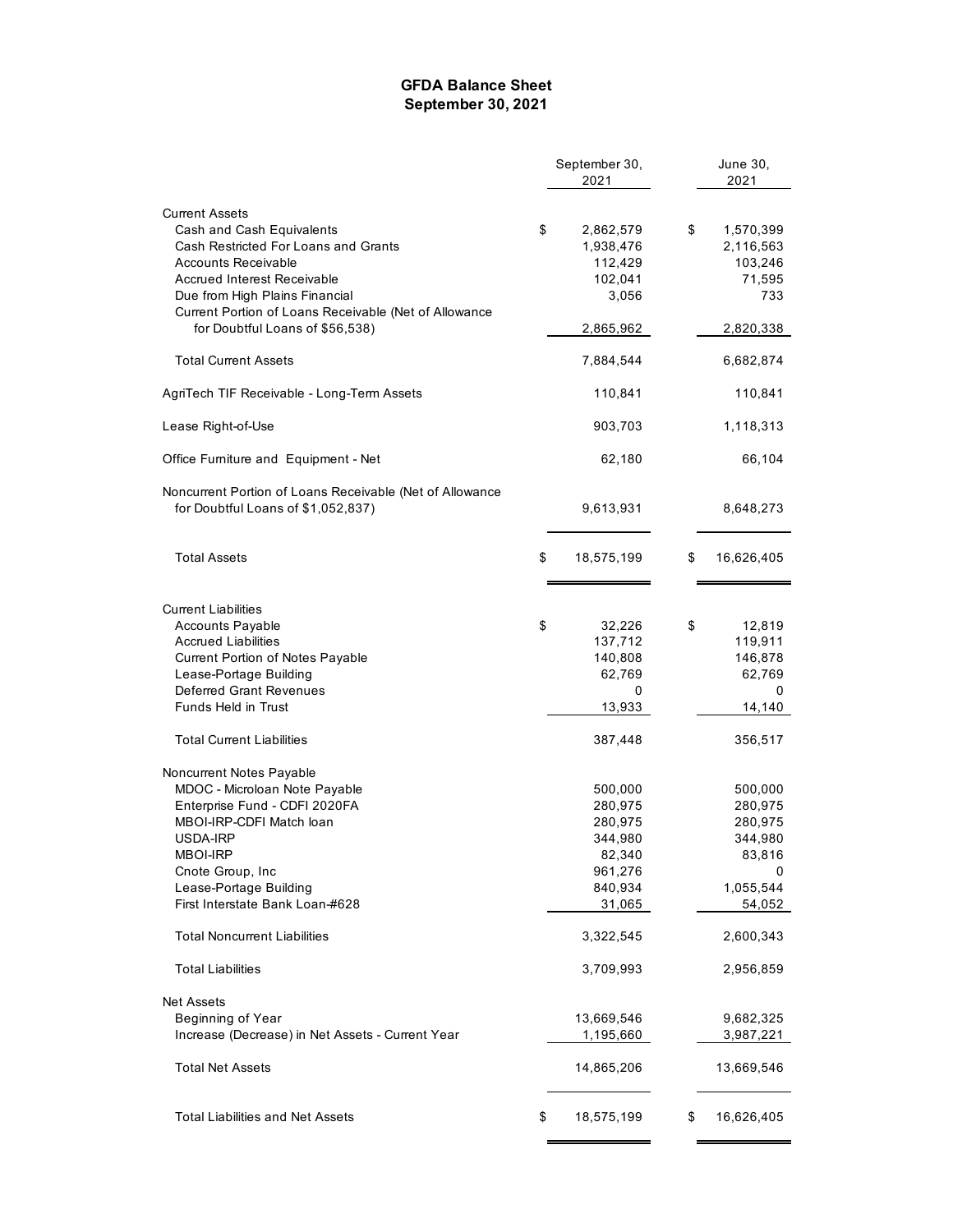## **GFDA INCOME/EXPENSE September 30, 2021**

|                                    |             |            |               | % of               |           |               |
|------------------------------------|-------------|------------|---------------|--------------------|-----------|---------------|
| 3                                  |             | FY Total   |               | <b>Budget</b>      |           | Over          |
|                                    | Sept        | Through    | FY 2022       | <b>Fiscal Year</b> | FY 2022   | (Under)       |
|                                    | 2021        | 09/30/2021 | <b>Budget</b> | to Date            | Prorated  | <b>Budget</b> |
| <b>REVENUE</b>                     |             |            |               |                    |           |               |
| Investment                         | 88,488      | 127,813    | 425,000       | 30%                | 106,250   | 21,563        |
|                                    |             |            |               |                    |           |               |
| <b>GENERATED REVENUE</b>           |             |            |               |                    |           |               |
| AgriTech Park                      | 0           | 0          | 0             | #DIV/0!            | 0         | 0             |
| AgriTech Park TIF Reimbursement    | $\mathbf 0$ | 0          | 514,137       | 0%                 | 0         | 0             |
| <b>BID</b>                         | 2,917       | 8,750      | 35,000        | 25%                | 8,750     | (0)           |
| FADC, PTAC & SBDC                  |             |            |               |                    |           |               |
| Food & Ag Development Center       | 5,963       | 17,888     | 65,000        | 28%                | 16,250    | 1,638         |
| <b>Procurement Tech Assistance</b> | 7,400       | 18,262     | 77,000        | 24%                | 19,250    | (988)         |
| <b>Small Business Dev Center</b>   | 10,760      | 32,280     | 129,117       | 25%                | 32,279    | 1             |
| <b>SBDC COVID</b>                  | 15,797      | 38,659     | 35,000        | 110%               | 21,000    | 17,659        |
| SBDC Program Income                | 0           | 145        | 5,000         | 3%                 | 1,250     | (1, 105)      |
| FADC, PTAC & SBDC Total            | 39,919      | 107,233    | 311,117       | 34%                | 90,029    | 17,204        |
| <b>HPF Management</b>              | 2,000       | 10,000     | 80,000        | 13%                | 20,000    | (10,000)      |
| Lending Interest & Fees            | 72,330      | 177,985    | 789,000       | 23%                | 197,250   | (19, 265)     |
| <b>Project Grants</b>              |             |            |               |                    |           |               |
| <b>Brownfield RLF</b>              | 0           | 0          | 0             | #DIV/0!            | 0         | 0             |
| <b>Brownfield Assess FY21</b>      | 1,535       | 39,122     | 100,000       | 39%                | 25,000    | 14,122        |
| EDA COVID RLF Admin                | 20,035      | 59,516     | 240,000       | 25%                | 60,000    | (484)         |
| <b>CDFI Rapid Response</b>         | 0           | 192,000    | 192,000       | 100%               | 192,000   | 0             |
| <b>Project Grants Total</b>        | 21,570      | 290,638    | 532,000       | 55%                | 85,000    | 13,638        |
|                                    |             |            |               |                    |           |               |
| <b>Client Grant Management</b>     | 0           | 0          | 0             | #DIV/0!            | 0         | 0             |
| <b>Events and Miscellaneous</b>    | 0           | 0          | 0             | #DIV/0!            | 0         | 0             |
| Sponsorship                        | 0           | 0          | 5,000         | $0\%$              | 1,250     | (1, 250)      |
| <b>Generated Revenue Total</b>     | 138,736     | 594,606    | 2,266,254     | 26%                | 402,279   | 327           |
| Loan Capital Grants                |             |            |               |                    |           |               |
| EDA COVID RLF                      | 0           | 0          | 902,550       | 0%                 | 0         | 0             |
| <b>Brownfield RLF</b>              | 0           | 0          | 0             | #DIV/0!            | 0         | $\pmb{0}$     |
| <b>CDFI Rapid Response</b>         | 0           | 1,088,000  | 1,088,000     | 100%               | 1,088,000 | 0             |
| Loan Capital Grants Total          | 0           | 1,088,000  | 1,990,550     | 55%                | 0         | 0             |
|                                    |             |            |               |                    |           |               |
| <b>Total Revenue</b>               | 227,224     | 1,810,419  | 4,681,804     | 39%                | 508,529   | 21,890        |
| <b>EXPENSE</b>                     |             |            |               |                    |           |               |
| Staff                              |             |            |               |                    |           |               |
| Salaries and Wages                 | 96,460      | 284,076    | 1,213,758     | 23%                | 303,440   | (19, 363)     |
| Payroll Expenses & Benefits        | 26,130      | 77,151     | 355,288       | 22%                | 88,822    | (11, 671)     |
| Professional Development           | 2,800       | 6,297      | 49,350        | 13%                | 12,338    | (6,040)       |
|                                    | 125,391     | 367,525    | 1,618,396     | 23%                | 404,599   | (37, 074)     |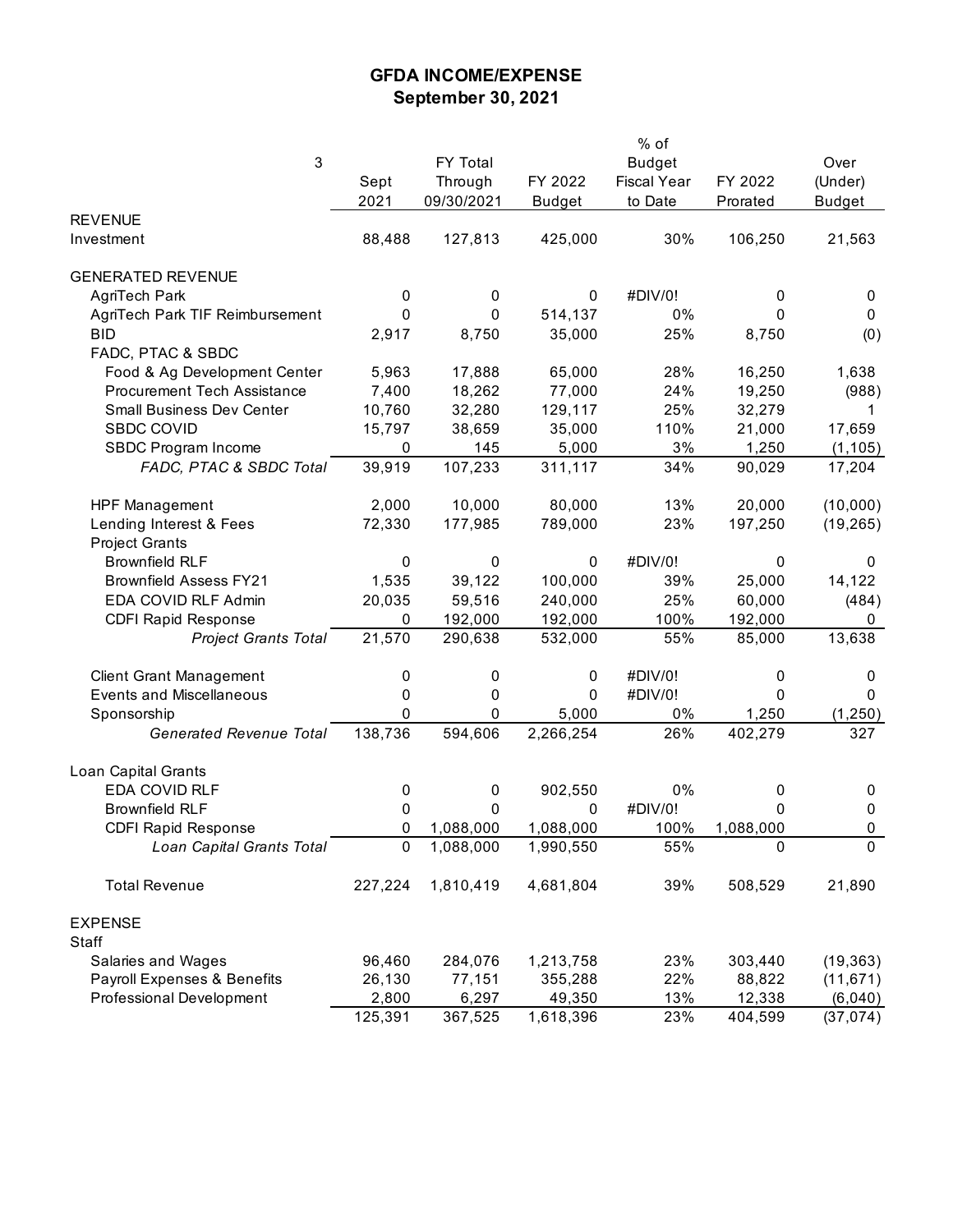## **GFDA INCOME/EXPENSE September 30, 2021**

| Through<br>Sept<br>FY 2022<br><b>Fiscal Year</b><br>FY 2022<br>(Under)<br>2021<br>09/30/2021<br><b>Budget</b><br>to Date<br>Prorated<br><b>Budget</b><br>Operations<br>899<br>2,697<br>11,124<br>24%<br>Auto<br>2,781<br>(84)<br>24%<br>5,500<br>Communication<br>2,116<br>5,266<br>22,000<br>(234)<br>28%<br>7,210<br>898<br>2,464<br>8,108<br>28,840<br>Depreciation<br>3,605<br>2%<br>901<br>(817)<br>Fundraising<br>84<br>0<br>$\mathsf 0$<br>686<br>4%<br>19,570<br>4,893<br>(4, 207)<br>Insurance<br>3,631<br>23%<br>2,655<br>15,965<br>3,991<br>(360)<br>Meetings & Events<br>Office<br>4,635<br>11,935<br>75,190<br>16%<br>18,798<br>(6, 862)<br>7,553<br>18,540<br>41%<br>4,635<br>2,918<br><b>Operating Debt Interest &amp; Fees</b><br>2,466<br><b>Professional Fees</b><br>890<br>11,747<br>71,200<br>16%<br>17,800<br>(6,053)<br>16%<br>Supplies, Computing & Copying<br>2,539<br>5,570<br>35,200<br>8,800<br>(3, 230)<br>Miscellaneous<br>5,143<br>7,095<br>17,500<br>41%<br>4,375<br>2,720<br>23,808<br>64,372<br>318,734<br>20%<br>79,684<br>(15, 311)<br><b>Business Development</b><br>Marketing<br>18,000<br>0%<br><b>GFDA Events</b><br>$\pmb{0}$<br>0<br>4,500<br>(4,500)<br>9%<br>25,000<br>6,250<br>(3,885)<br>Conf & Trade Show Registrations<br>2,290<br>2,365<br>2%<br>Advertising<br>90<br>240<br>12,000<br>3,000<br>(2,760)<br><b>Marketing Materials</b><br>0<br>3,071<br>25,000<br>12%<br>6,250<br>(3, 179)<br>2,380<br>5,676<br>7%<br>80,000<br>20,000<br>(14, 324)<br>Partnerships/Memberships<br>Membership & Dues<br>1,902<br>24,000<br>8%<br>6,000<br>1,413<br>(4,098)<br>Partnerships<br>2,500<br>9,500<br>26%<br>2,375<br>0<br>125<br>$0\%$<br>Women's Business Center<br>0<br>0<br>13,552<br>3,388<br>(3,388)<br>0%<br>0<br>5,000<br>1,250<br>(1, 250)<br><b>Entrepreneur Mentor Network</b><br>0<br>45,000<br>49%<br>11,250<br>10,816<br><b>Online System Subscriptions</b><br>12,720<br>22,066<br>14,134<br>26,469<br>27%<br>97,052<br>24,263<br>2,206<br><b>Professional Fees</b><br>0%<br><b>Content Providers</b><br>0<br>0<br>20,000<br>5,000<br>(5,000)<br>17,051<br>68%<br>6,250<br>10,801<br>Photography & Videography<br>1,025<br>25,000<br>Web & Graphic Design<br>660<br>2,769<br>40,000<br>7%<br>10,000<br>(7, 231)<br>4,675<br>13%<br><b>Lead Generation</b><br>14,025<br>110,000<br>27,500<br>(13, 475)<br>6,360<br>195,000<br>17%<br>48,750<br>(9,906)<br>33,845<br>Publications<br>241<br>435<br>3,000<br>14%<br>750<br>(315)<br>Travel<br>285<br>3,309<br>50,000<br>7%<br>12,500<br>(9, 191)<br>7%<br>285<br>3,309<br>12,500<br>(9, 191)<br>50,000<br>23,399<br>69,733<br>425,052<br>16%<br>106,263<br>(31, 530)<br><b>Business Development Total</b> |  | FY Total | % of Budget | Over |
|---------------------------------------------------------------------------------------------------------------------------------------------------------------------------------------------------------------------------------------------------------------------------------------------------------------------------------------------------------------------------------------------------------------------------------------------------------------------------------------------------------------------------------------------------------------------------------------------------------------------------------------------------------------------------------------------------------------------------------------------------------------------------------------------------------------------------------------------------------------------------------------------------------------------------------------------------------------------------------------------------------------------------------------------------------------------------------------------------------------------------------------------------------------------------------------------------------------------------------------------------------------------------------------------------------------------------------------------------------------------------------------------------------------------------------------------------------------------------------------------------------------------------------------------------------------------------------------------------------------------------------------------------------------------------------------------------------------------------------------------------------------------------------------------------------------------------------------------------------------------------------------------------------------------------------------------------------------------------------------------------------------------------------------------------------------------------------------------------------------------------------------------------------------------------------------------------------------------------------------------------------------------------------------------------------------------------------------------------------------------------------------------------------------------------------------------------------------------------------------------------------------------------------------------------------------------------------------------------------------------------------------------------------------------------------------------------------------|--|----------|-------------|------|
|                                                                                                                                                                                                                                                                                                                                                                                                                                                                                                                                                                                                                                                                                                                                                                                                                                                                                                                                                                                                                                                                                                                                                                                                                                                                                                                                                                                                                                                                                                                                                                                                                                                                                                                                                                                                                                                                                                                                                                                                                                                                                                                                                                                                                                                                                                                                                                                                                                                                                                                                                                                                                                                                                                               |  |          |             |      |
|                                                                                                                                                                                                                                                                                                                                                                                                                                                                                                                                                                                                                                                                                                                                                                                                                                                                                                                                                                                                                                                                                                                                                                                                                                                                                                                                                                                                                                                                                                                                                                                                                                                                                                                                                                                                                                                                                                                                                                                                                                                                                                                                                                                                                                                                                                                                                                                                                                                                                                                                                                                                                                                                                                               |  |          |             |      |
|                                                                                                                                                                                                                                                                                                                                                                                                                                                                                                                                                                                                                                                                                                                                                                                                                                                                                                                                                                                                                                                                                                                                                                                                                                                                                                                                                                                                                                                                                                                                                                                                                                                                                                                                                                                                                                                                                                                                                                                                                                                                                                                                                                                                                                                                                                                                                                                                                                                                                                                                                                                                                                                                                                               |  |          |             |      |
|                                                                                                                                                                                                                                                                                                                                                                                                                                                                                                                                                                                                                                                                                                                                                                                                                                                                                                                                                                                                                                                                                                                                                                                                                                                                                                                                                                                                                                                                                                                                                                                                                                                                                                                                                                                                                                                                                                                                                                                                                                                                                                                                                                                                                                                                                                                                                                                                                                                                                                                                                                                                                                                                                                               |  |          |             |      |
|                                                                                                                                                                                                                                                                                                                                                                                                                                                                                                                                                                                                                                                                                                                                                                                                                                                                                                                                                                                                                                                                                                                                                                                                                                                                                                                                                                                                                                                                                                                                                                                                                                                                                                                                                                                                                                                                                                                                                                                                                                                                                                                                                                                                                                                                                                                                                                                                                                                                                                                                                                                                                                                                                                               |  |          |             |      |
|                                                                                                                                                                                                                                                                                                                                                                                                                                                                                                                                                                                                                                                                                                                                                                                                                                                                                                                                                                                                                                                                                                                                                                                                                                                                                                                                                                                                                                                                                                                                                                                                                                                                                                                                                                                                                                                                                                                                                                                                                                                                                                                                                                                                                                                                                                                                                                                                                                                                                                                                                                                                                                                                                                               |  |          |             |      |
|                                                                                                                                                                                                                                                                                                                                                                                                                                                                                                                                                                                                                                                                                                                                                                                                                                                                                                                                                                                                                                                                                                                                                                                                                                                                                                                                                                                                                                                                                                                                                                                                                                                                                                                                                                                                                                                                                                                                                                                                                                                                                                                                                                                                                                                                                                                                                                                                                                                                                                                                                                                                                                                                                                               |  |          |             |      |
|                                                                                                                                                                                                                                                                                                                                                                                                                                                                                                                                                                                                                                                                                                                                                                                                                                                                                                                                                                                                                                                                                                                                                                                                                                                                                                                                                                                                                                                                                                                                                                                                                                                                                                                                                                                                                                                                                                                                                                                                                                                                                                                                                                                                                                                                                                                                                                                                                                                                                                                                                                                                                                                                                                               |  |          |             |      |
|                                                                                                                                                                                                                                                                                                                                                                                                                                                                                                                                                                                                                                                                                                                                                                                                                                                                                                                                                                                                                                                                                                                                                                                                                                                                                                                                                                                                                                                                                                                                                                                                                                                                                                                                                                                                                                                                                                                                                                                                                                                                                                                                                                                                                                                                                                                                                                                                                                                                                                                                                                                                                                                                                                               |  |          |             |      |
|                                                                                                                                                                                                                                                                                                                                                                                                                                                                                                                                                                                                                                                                                                                                                                                                                                                                                                                                                                                                                                                                                                                                                                                                                                                                                                                                                                                                                                                                                                                                                                                                                                                                                                                                                                                                                                                                                                                                                                                                                                                                                                                                                                                                                                                                                                                                                                                                                                                                                                                                                                                                                                                                                                               |  |          |             |      |
|                                                                                                                                                                                                                                                                                                                                                                                                                                                                                                                                                                                                                                                                                                                                                                                                                                                                                                                                                                                                                                                                                                                                                                                                                                                                                                                                                                                                                                                                                                                                                                                                                                                                                                                                                                                                                                                                                                                                                                                                                                                                                                                                                                                                                                                                                                                                                                                                                                                                                                                                                                                                                                                                                                               |  |          |             |      |
|                                                                                                                                                                                                                                                                                                                                                                                                                                                                                                                                                                                                                                                                                                                                                                                                                                                                                                                                                                                                                                                                                                                                                                                                                                                                                                                                                                                                                                                                                                                                                                                                                                                                                                                                                                                                                                                                                                                                                                                                                                                                                                                                                                                                                                                                                                                                                                                                                                                                                                                                                                                                                                                                                                               |  |          |             |      |
|                                                                                                                                                                                                                                                                                                                                                                                                                                                                                                                                                                                                                                                                                                                                                                                                                                                                                                                                                                                                                                                                                                                                                                                                                                                                                                                                                                                                                                                                                                                                                                                                                                                                                                                                                                                                                                                                                                                                                                                                                                                                                                                                                                                                                                                                                                                                                                                                                                                                                                                                                                                                                                                                                                               |  |          |             |      |
|                                                                                                                                                                                                                                                                                                                                                                                                                                                                                                                                                                                                                                                                                                                                                                                                                                                                                                                                                                                                                                                                                                                                                                                                                                                                                                                                                                                                                                                                                                                                                                                                                                                                                                                                                                                                                                                                                                                                                                                                                                                                                                                                                                                                                                                                                                                                                                                                                                                                                                                                                                                                                                                                                                               |  |          |             |      |
|                                                                                                                                                                                                                                                                                                                                                                                                                                                                                                                                                                                                                                                                                                                                                                                                                                                                                                                                                                                                                                                                                                                                                                                                                                                                                                                                                                                                                                                                                                                                                                                                                                                                                                                                                                                                                                                                                                                                                                                                                                                                                                                                                                                                                                                                                                                                                                                                                                                                                                                                                                                                                                                                                                               |  |          |             |      |
|                                                                                                                                                                                                                                                                                                                                                                                                                                                                                                                                                                                                                                                                                                                                                                                                                                                                                                                                                                                                                                                                                                                                                                                                                                                                                                                                                                                                                                                                                                                                                                                                                                                                                                                                                                                                                                                                                                                                                                                                                                                                                                                                                                                                                                                                                                                                                                                                                                                                                                                                                                                                                                                                                                               |  |          |             |      |
|                                                                                                                                                                                                                                                                                                                                                                                                                                                                                                                                                                                                                                                                                                                                                                                                                                                                                                                                                                                                                                                                                                                                                                                                                                                                                                                                                                                                                                                                                                                                                                                                                                                                                                                                                                                                                                                                                                                                                                                                                                                                                                                                                                                                                                                                                                                                                                                                                                                                                                                                                                                                                                                                                                               |  |          |             |      |
|                                                                                                                                                                                                                                                                                                                                                                                                                                                                                                                                                                                                                                                                                                                                                                                                                                                                                                                                                                                                                                                                                                                                                                                                                                                                                                                                                                                                                                                                                                                                                                                                                                                                                                                                                                                                                                                                                                                                                                                                                                                                                                                                                                                                                                                                                                                                                                                                                                                                                                                                                                                                                                                                                                               |  |          |             |      |
|                                                                                                                                                                                                                                                                                                                                                                                                                                                                                                                                                                                                                                                                                                                                                                                                                                                                                                                                                                                                                                                                                                                                                                                                                                                                                                                                                                                                                                                                                                                                                                                                                                                                                                                                                                                                                                                                                                                                                                                                                                                                                                                                                                                                                                                                                                                                                                                                                                                                                                                                                                                                                                                                                                               |  |          |             |      |
|                                                                                                                                                                                                                                                                                                                                                                                                                                                                                                                                                                                                                                                                                                                                                                                                                                                                                                                                                                                                                                                                                                                                                                                                                                                                                                                                                                                                                                                                                                                                                                                                                                                                                                                                                                                                                                                                                                                                                                                                                                                                                                                                                                                                                                                                                                                                                                                                                                                                                                                                                                                                                                                                                                               |  |          |             |      |
|                                                                                                                                                                                                                                                                                                                                                                                                                                                                                                                                                                                                                                                                                                                                                                                                                                                                                                                                                                                                                                                                                                                                                                                                                                                                                                                                                                                                                                                                                                                                                                                                                                                                                                                                                                                                                                                                                                                                                                                                                                                                                                                                                                                                                                                                                                                                                                                                                                                                                                                                                                                                                                                                                                               |  |          |             |      |
|                                                                                                                                                                                                                                                                                                                                                                                                                                                                                                                                                                                                                                                                                                                                                                                                                                                                                                                                                                                                                                                                                                                                                                                                                                                                                                                                                                                                                                                                                                                                                                                                                                                                                                                                                                                                                                                                                                                                                                                                                                                                                                                                                                                                                                                                                                                                                                                                                                                                                                                                                                                                                                                                                                               |  |          |             |      |
|                                                                                                                                                                                                                                                                                                                                                                                                                                                                                                                                                                                                                                                                                                                                                                                                                                                                                                                                                                                                                                                                                                                                                                                                                                                                                                                                                                                                                                                                                                                                                                                                                                                                                                                                                                                                                                                                                                                                                                                                                                                                                                                                                                                                                                                                                                                                                                                                                                                                                                                                                                                                                                                                                                               |  |          |             |      |
|                                                                                                                                                                                                                                                                                                                                                                                                                                                                                                                                                                                                                                                                                                                                                                                                                                                                                                                                                                                                                                                                                                                                                                                                                                                                                                                                                                                                                                                                                                                                                                                                                                                                                                                                                                                                                                                                                                                                                                                                                                                                                                                                                                                                                                                                                                                                                                                                                                                                                                                                                                                                                                                                                                               |  |          |             |      |
|                                                                                                                                                                                                                                                                                                                                                                                                                                                                                                                                                                                                                                                                                                                                                                                                                                                                                                                                                                                                                                                                                                                                                                                                                                                                                                                                                                                                                                                                                                                                                                                                                                                                                                                                                                                                                                                                                                                                                                                                                                                                                                                                                                                                                                                                                                                                                                                                                                                                                                                                                                                                                                                                                                               |  |          |             |      |
|                                                                                                                                                                                                                                                                                                                                                                                                                                                                                                                                                                                                                                                                                                                                                                                                                                                                                                                                                                                                                                                                                                                                                                                                                                                                                                                                                                                                                                                                                                                                                                                                                                                                                                                                                                                                                                                                                                                                                                                                                                                                                                                                                                                                                                                                                                                                                                                                                                                                                                                                                                                                                                                                                                               |  |          |             |      |
|                                                                                                                                                                                                                                                                                                                                                                                                                                                                                                                                                                                                                                                                                                                                                                                                                                                                                                                                                                                                                                                                                                                                                                                                                                                                                                                                                                                                                                                                                                                                                                                                                                                                                                                                                                                                                                                                                                                                                                                                                                                                                                                                                                                                                                                                                                                                                                                                                                                                                                                                                                                                                                                                                                               |  |          |             |      |
|                                                                                                                                                                                                                                                                                                                                                                                                                                                                                                                                                                                                                                                                                                                                                                                                                                                                                                                                                                                                                                                                                                                                                                                                                                                                                                                                                                                                                                                                                                                                                                                                                                                                                                                                                                                                                                                                                                                                                                                                                                                                                                                                                                                                                                                                                                                                                                                                                                                                                                                                                                                                                                                                                                               |  |          |             |      |
|                                                                                                                                                                                                                                                                                                                                                                                                                                                                                                                                                                                                                                                                                                                                                                                                                                                                                                                                                                                                                                                                                                                                                                                                                                                                                                                                                                                                                                                                                                                                                                                                                                                                                                                                                                                                                                                                                                                                                                                                                                                                                                                                                                                                                                                                                                                                                                                                                                                                                                                                                                                                                                                                                                               |  |          |             |      |
|                                                                                                                                                                                                                                                                                                                                                                                                                                                                                                                                                                                                                                                                                                                                                                                                                                                                                                                                                                                                                                                                                                                                                                                                                                                                                                                                                                                                                                                                                                                                                                                                                                                                                                                                                                                                                                                                                                                                                                                                                                                                                                                                                                                                                                                                                                                                                                                                                                                                                                                                                                                                                                                                                                               |  |          |             |      |
|                                                                                                                                                                                                                                                                                                                                                                                                                                                                                                                                                                                                                                                                                                                                                                                                                                                                                                                                                                                                                                                                                                                                                                                                                                                                                                                                                                                                                                                                                                                                                                                                                                                                                                                                                                                                                                                                                                                                                                                                                                                                                                                                                                                                                                                                                                                                                                                                                                                                                                                                                                                                                                                                                                               |  |          |             |      |
|                                                                                                                                                                                                                                                                                                                                                                                                                                                                                                                                                                                                                                                                                                                                                                                                                                                                                                                                                                                                                                                                                                                                                                                                                                                                                                                                                                                                                                                                                                                                                                                                                                                                                                                                                                                                                                                                                                                                                                                                                                                                                                                                                                                                                                                                                                                                                                                                                                                                                                                                                                                                                                                                                                               |  |          |             |      |
|                                                                                                                                                                                                                                                                                                                                                                                                                                                                                                                                                                                                                                                                                                                                                                                                                                                                                                                                                                                                                                                                                                                                                                                                                                                                                                                                                                                                                                                                                                                                                                                                                                                                                                                                                                                                                                                                                                                                                                                                                                                                                                                                                                                                                                                                                                                                                                                                                                                                                                                                                                                                                                                                                                               |  |          |             |      |
|                                                                                                                                                                                                                                                                                                                                                                                                                                                                                                                                                                                                                                                                                                                                                                                                                                                                                                                                                                                                                                                                                                                                                                                                                                                                                                                                                                                                                                                                                                                                                                                                                                                                                                                                                                                                                                                                                                                                                                                                                                                                                                                                                                                                                                                                                                                                                                                                                                                                                                                                                                                                                                                                                                               |  |          |             |      |
|                                                                                                                                                                                                                                                                                                                                                                                                                                                                                                                                                                                                                                                                                                                                                                                                                                                                                                                                                                                                                                                                                                                                                                                                                                                                                                                                                                                                                                                                                                                                                                                                                                                                                                                                                                                                                                                                                                                                                                                                                                                                                                                                                                                                                                                                                                                                                                                                                                                                                                                                                                                                                                                                                                               |  |          |             |      |
|                                                                                                                                                                                                                                                                                                                                                                                                                                                                                                                                                                                                                                                                                                                                                                                                                                                                                                                                                                                                                                                                                                                                                                                                                                                                                                                                                                                                                                                                                                                                                                                                                                                                                                                                                                                                                                                                                                                                                                                                                                                                                                                                                                                                                                                                                                                                                                                                                                                                                                                                                                                                                                                                                                               |  |          |             |      |
|                                                                                                                                                                                                                                                                                                                                                                                                                                                                                                                                                                                                                                                                                                                                                                                                                                                                                                                                                                                                                                                                                                                                                                                                                                                                                                                                                                                                                                                                                                                                                                                                                                                                                                                                                                                                                                                                                                                                                                                                                                                                                                                                                                                                                                                                                                                                                                                                                                                                                                                                                                                                                                                                                                               |  |          |             |      |
|                                                                                                                                                                                                                                                                                                                                                                                                                                                                                                                                                                                                                                                                                                                                                                                                                                                                                                                                                                                                                                                                                                                                                                                                                                                                                                                                                                                                                                                                                                                                                                                                                                                                                                                                                                                                                                                                                                                                                                                                                                                                                                                                                                                                                                                                                                                                                                                                                                                                                                                                                                                                                                                                                                               |  |          |             |      |
|                                                                                                                                                                                                                                                                                                                                                                                                                                                                                                                                                                                                                                                                                                                                                                                                                                                                                                                                                                                                                                                                                                                                                                                                                                                                                                                                                                                                                                                                                                                                                                                                                                                                                                                                                                                                                                                                                                                                                                                                                                                                                                                                                                                                                                                                                                                                                                                                                                                                                                                                                                                                                                                                                                               |  |          |             |      |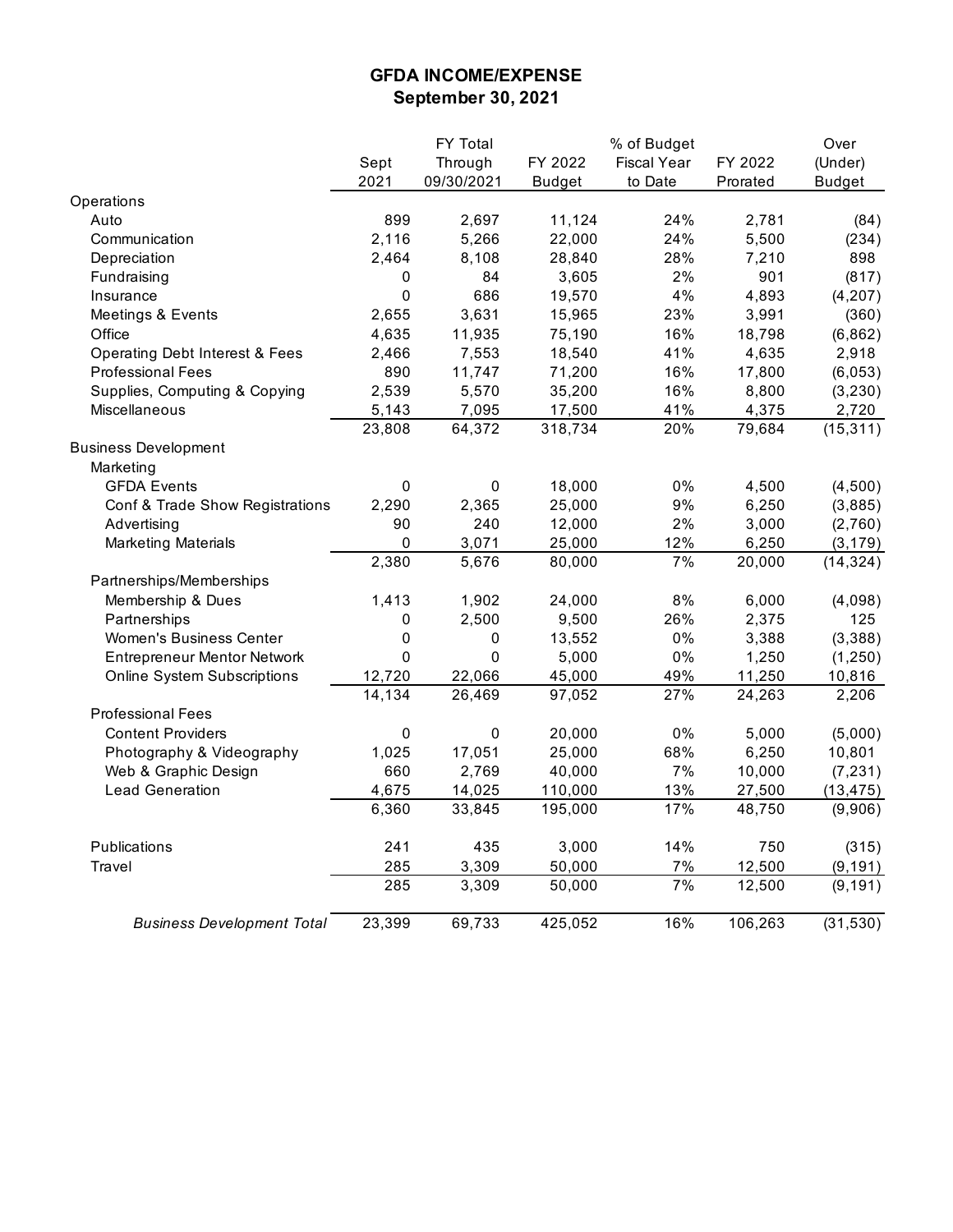## **GFDA INCOME/EXPENSE September 30, 2021**

|                                                                |             | FY Total             |                            | % of Budget        |            | Over          |
|----------------------------------------------------------------|-------------|----------------------|----------------------------|--------------------|------------|---------------|
|                                                                | Sept        | Through              | FY 2022                    | <b>Fiscal Year</b> | FY 2022    | (Under)       |
|                                                                | 2021        | 09/30/2021           | <b>Budget</b>              | to Date            | Prorated   | <b>Budget</b> |
| Lending                                                        |             |                      |                            |                    |            |               |
| Allowance For Loan Losses                                      | 0           | 0                    | 200,000                    | $0\%$              | 0          | 0             |
| Loan Capital Interest                                          | 3,332       | 8,856                | 35,000                     | 25%                | 8,750      | 106           |
| <b>Brownfield Loan Capital Grants</b>                          | 0           | 7,312                | 188,000                    | 4%                 | 7,312      | 0             |
| Professional Fees & Misc.                                      |             |                      |                            |                    |            |               |
| Legal                                                          | 0           | 0                    | 12,000                     | $0\%$              | 3,000      | (3,000)       |
| Miscellaneous                                                  | 380         | 1,453                | 6,000                      | 24%                | 1,500      | (47)          |
| Online Loan Application System                                 | 0           | 0                    | 7,000                      | 0%                 | 1,750      | (1,750)       |
| <b>Brownfield RLF Engineering</b>                              | 0           | 0                    | 0                          | #DIV/0!            | 0          | 0             |
| <b>CDFI FA Application</b>                                     | 0           | 0                    | 12,000                     | 0%                 | 3,000      | (3,000)       |
| <b>Update Lending Policies</b>                                 | 0           | 0                    | 15,000                     | 0%                 | 3,750      | (3,750)       |
|                                                                | 380         | 1,453                | 52,000                     | 3%                 | 13,000     | (11, 547)     |
|                                                                |             |                      |                            |                    |            |               |
| <b>Lending Total</b>                                           | 3,713       | 17,622               | 475,000                    | 4%                 | 29,062     | (11, 440)     |
| Projects                                                       |             |                      |                            |                    |            |               |
| AgriTech Park                                                  |             |                      |                            |                    |            |               |
| <b>TIF Reimbursement</b>                                       | 0           | 0                    | 514,137                    | 0%                 | 0          | 0             |
| <b>Property Taxes</b>                                          | 4,358       | 13,074               | 55,165                     | 24%                | 13,791     | (717)         |
| Interest on Powerline Loan                                     | 82          | 289                  | 1,700                      | 17%                | 425        | (136)         |
| Legal                                                          | 3,741       | 9,531                | 15,000                     | 64%                | 3,750      | 5,781         |
| Appraisal                                                      | 0           | 22,500               | 21,000                     | 107%               | 5,250      | 17,250        |
| Engineering                                                    | 779         | 2,536                | 10,000                     | 25%                | 2,500      | 36            |
| <b>AgriTech Park Total</b>                                     | 8,959       | 47,929               | 617,002                    | 8%                 | 25,716     | 22,213        |
|                                                                |             |                      |                            |                    |            |               |
| <b>Brownfield Assessment</b>                                   |             |                      |                            |                    |            |               |
| 2020 Grant Engineering                                         | 361         | 36,326               | 95,000                     | 38%                | 23,750     | 12,576        |
| <b>Grant Writing Consultant</b>                                | 0           | 0                    | 6,000                      | $0\%$              | 1,500      | (1,500)       |
|                                                                | 361         | 36,326               | 101,000                    | $\pmb{0}$          | 25,250     | 11,076        |
| <b>Strategic Planning</b>                                      |             |                      |                            |                    |            |               |
| Housing Market Assessment                                      | (6, 250)    | (6, 250)             | 40,000                     | $-16%$             | 10,000     | (16, 250)     |
| <b>Childcare Market Assessment</b>                             | 6,600       | 6,600                | 10,000                     | 66%                | 2,500      | 4,100         |
| <b>Strategic Planning</b>                                      | 0           | 0                    | 125,000                    | $0\%$              | 31,250     | (31, 250)     |
|                                                                | 350         | 350                  | 175,000                    | 1                  | 43,750     | (43, 400)     |
| <b>Talent Attraction</b>                                       |             |                      |                            |                    |            |               |
| <b>Marketing Materials</b>                                     | 404         | 404                  | 15,000                     | 3%                 | 3,750      | (3, 346)      |
| Website                                                        | 200         | 600                  | 15,000                     | 4%                 | 3,750      | (3, 150)      |
| Photography & Videography                                      | 0           | 0                    | 20,000                     | $0\%$              | 5,000      | (5,000)       |
| Social Media Advertising                                       | 183         | 4,602                | 36,000                     | 13%                | 9,000      | (4, 398)      |
| <b>Livability Ads</b>                                          | 0           | 5,000                | 10,000                     | 50%                | 2,500      | 2,500         |
| Marketing/Social Media Firms                                   | 0           | 0                    | 55,000                     | $0\%$              | 13,750     | (13, 750)     |
| Miscellaneous                                                  | 20          | 296                  | 40,000                     | $1\%$              | 10,000     | (9,704)       |
| <b>Talent Attraction Total</b>                                 | 807         | 10,902               | 191,000                    | 6%                 | 47,750     | (36, 848)     |
| Projects Total                                                 | 10,478      | 95,508               | 1,084,002                  | 9%                 | 73,466     | (14, 635)     |
| <b>Total Expense</b>                                           | 186,787     | 614,759              | 3,921,184                  | 16%                | 693,074    | (109, 991)    |
|                                                                |             |                      |                            |                    |            |               |
| Net Income                                                     | 40,436      | 1,195,660            | 760,620                    | 157%               | (184, 545) | 131,881       |
| Less Loan Capital Grants<br><b>Operating Surplus (Deficit)</b> | 0<br>40,436 | 1,088,000<br>107,660 | 1,990,550<br>(1, 229, 930) |                    |            |               |